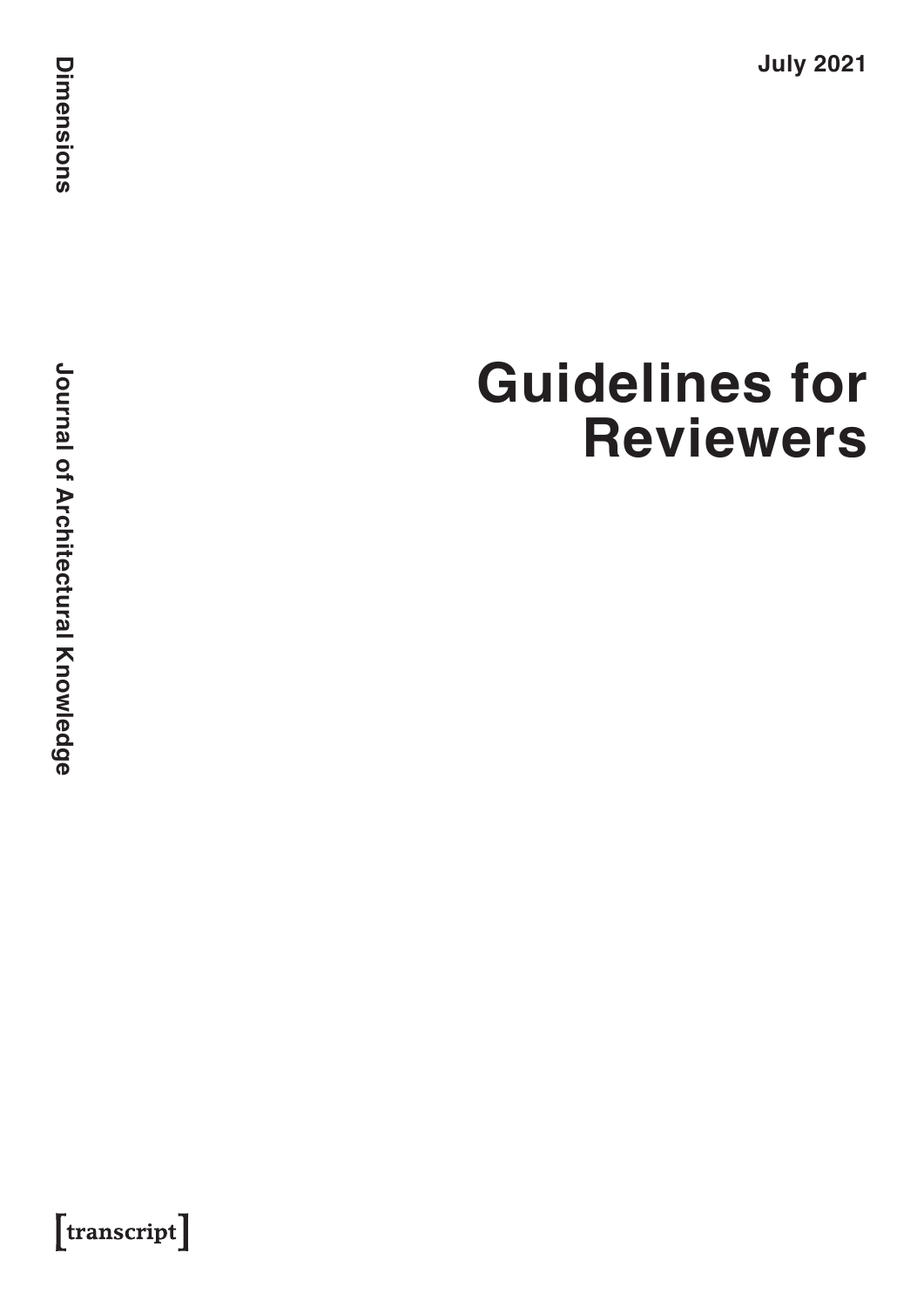The peer-review is a vital element of maintaining high standards in scholarly publishing. This process could not be managed without the knowledge of specialists offering their valuable expertise. We are very grateful to all our reviewers for the time and effort they spend evaluating manuscripts for »*Dimensions. Journal of Architectural Knowledge*«.

# **General Expectations**

The journal uses a closed double-blind peer review system. Submitted manuscripts are reviewed by at least two independent experts, and the names of the reviewers are hidden from the authors, as well as vice-versa the names of the authors are hidden from the reviewers. Reviewers are asked to recommend whether a manuscript should be accepted, revised or rejected.

Although the journal uses the plagiarism detection system Cross Check, reviewers should alert the editors if they suspect any issues relating to author misconduct such as plagiarism.

Reviewers are asked to provide detailed, constructive comments that will help both the editors make a decision on the publication and the author(s) to improve their manuscript. They should point out whether the work has serious flaws that preclude its publication or to what extent the work could be supplemented or deepened.

Reviewers invited by the editors of the journal should reveal any potential conflict of interest they may have with respect to the manuscript or the authors. All likely personal, professional, or financial conflicts of interest should be considered.

# **Specific Expectations**

When preparing the reports, we ask our reviewers to consider the following points:

# **Originality and significance of the contribution**

Reviewers are asked to comment on the originality and significance of the work for the scientific community. If the presented research is unoriginal and similar work has been published previously, reviewers should include that information in their feedback.

# **Experimental or Theoretical Approach to the Discussed Problem(s)**

Reviewers are asked to discuss the novelty of the theoretical approaches and the methods used in the manuscript.

## **Strengths and Weaknesses of the Methods, Approaches and Argumentations Used**

Reviewers should assess the appropriateness of the methods used as well as the clarity and comprehensibility of the argumentation. If needed, reviewers should suggest changes that might improve the structure, comprehensibility, methodological and argumentative conclusiveness, and clarity of argumentation of the paper.